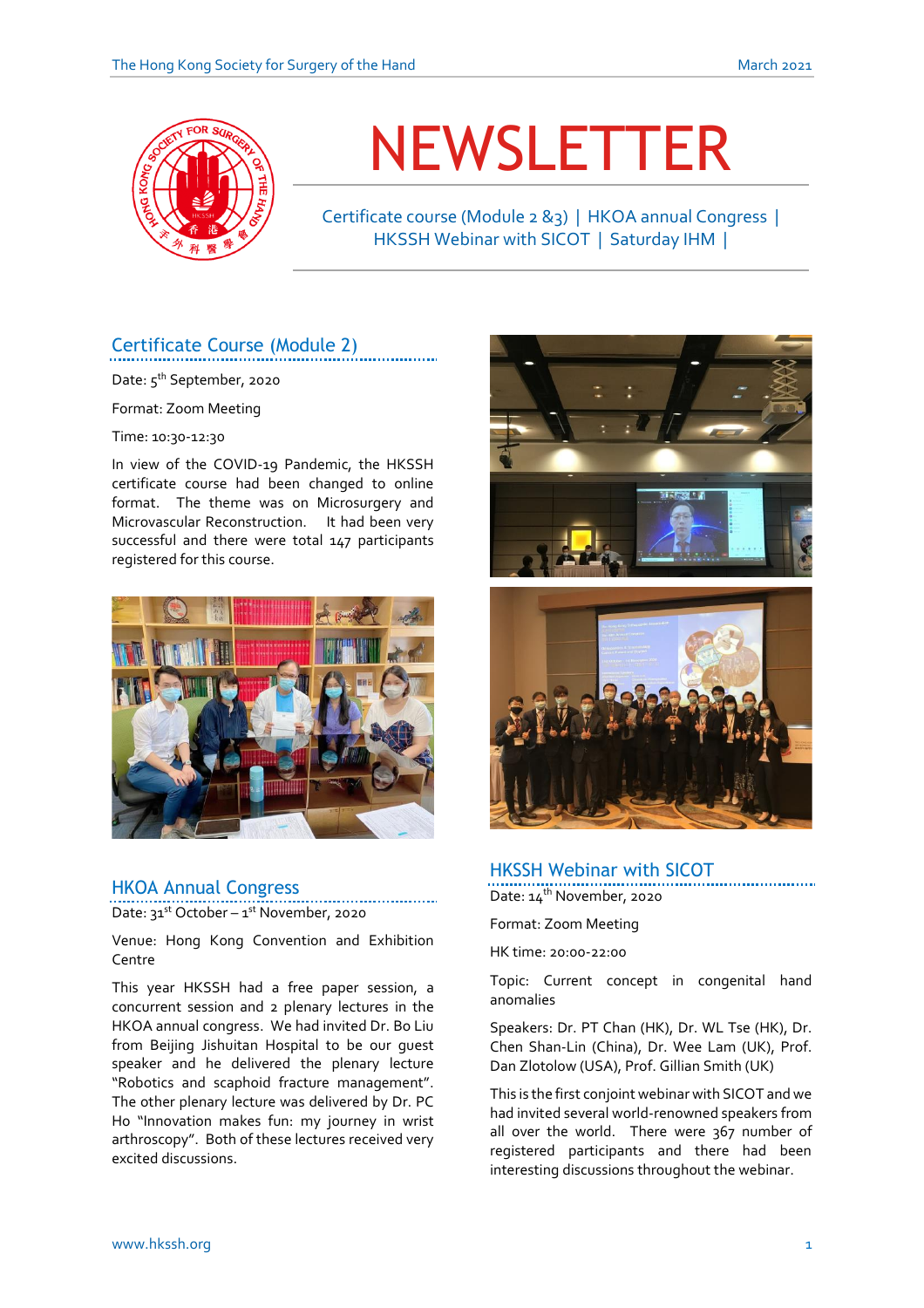

# Saturday Interhospital Meeting

Date: 23rd January, 2021

Format: Zoom Meeting

In this Saturday Interhospital Meeting hosted by HKSSH, we had discussed about the safety concern of WALANT and its clinical application. Several cases had been presented. These include tenolysis, tendon transfer, flexor tendon reconstruction and spastic hand reconstruction. The meeting was very successful in arousing the awareness of general orthopaedic surgeons about the advantages and safety of WALANT and its use in daily practice.



Certificate Course (Module 3)

Date: 23<sup>rd</sup> January, 2021

#### Format: Zoom Meeting

Time: 10:30-12:30

The Module 3 of the certificate course was on Tendons, Nerves and Vascular disorder. There were 276 people registered for the course and it resulted in a very healthy discussion during the whole course.



# IFSSH Ezine



#### The latest issue of the IFSSH Ezine can be downloaded from [https://issh.org/ifssh-ezine/ezine-pdf/issue-41-](https://issh.org/ifssh-ezine/ezine-pdf/issue-41-february-2021.pdf)

[february-2021.pdf](https://issh.org/ifssh-ezine/ezine-pdf/issue-41-february-2021.pdf)